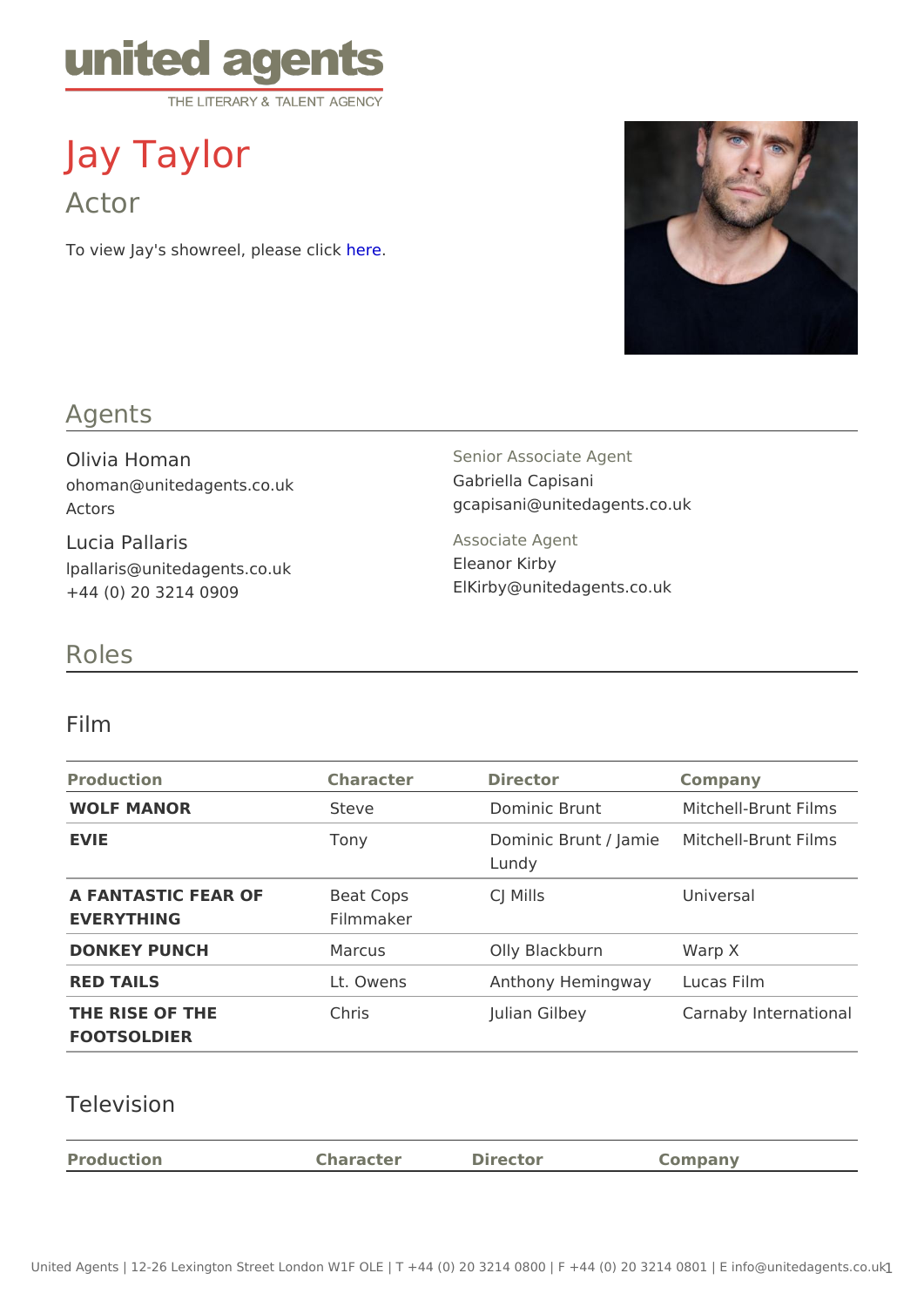| <b>CALL MY AGENT (Series 1, Jay, 1st AD</b><br>UK) |                          | Jessica Swale                    | <b>Bron Studios</b>                 |
|----------------------------------------------------|--------------------------|----------------------------------|-------------------------------------|
| <b>MANHUNT</b>                                     | <b>DI Chris Saunders</b> | Marc Evans                       | <b>Buffalo Pictures</b>             |
| <b>BRITANNIA</b>                                   | Roman Deserter           | Various                          | Amazon Studios                      |
| <b>PRIME SUSPECT 1973</b>                          | David Bentley            | David Caffrey                    | <b>ITV</b>                          |
| <b>SILK</b>                                        | <b>Dean Trent</b>        | Marc Jobst                       | BBC1                                |
| <b>TEA BOYS (Pilot)</b>                            | Ricky                    | Juliet May                       | <b>Tiger Aspect</b>                 |
| <b>MIDSOMER MURDERS</b>                            | <b>Peter Groves</b>      | Renny Rye                        | <b>ITV / Bentley</b><br>Productions |
| <b>MISFITS</b>                                     | Mark                     | Alex Garcia & Wayne<br>Yip       | E4 /Quite Funny Films               |
| <b>SIRENS</b>                                      | David                    | Amanda Boyle                     | Channel 4                           |
| <b>CONSUMING PASSIONS</b>                          | Joseph Henley            | Dan Zeff                         | <b>BBC</b>                          |
| <b>THE BILL</b>                                    | Dan Cox                  | Various                          | <b>ITV/Talkback Thames</b>          |
| <b>THE FIXER</b>                                   | Jude Cassidy             | Alrick Riley, John<br>Strickland | <b>Kudos</b>                        |
| <b>DAPHNE</b>                                      | Evan                     | Claire Beaven                    | <b>BBC</b>                          |
| <b>HOLBY CITY</b>                                  | Jon Fox                  | Jamie Annett                     | <b>BBC</b>                          |
| <b>MR WROE'S VIRGINS</b>                           |                          |                                  |                                     |
| <b>EASTENDERS</b>                                  |                          |                                  |                                     |

## Stage

| <b>Production</b>                                | <b>Character</b>          | <b>Director</b>            | <b>Company</b>                          |
|--------------------------------------------------|---------------------------|----------------------------|-----------------------------------------|
| <b>ALONE IN BERLIN</b>                           | SS Obergruppenfurher Pall | James Dacre                | Northampton                             |
| <b>MAYDAYS</b>                                   | Lermontov                 | Owen Horsley               | <b>RSC</b>                              |
| <b>BASKERVILLE</b>                               | <b>Sherlock Holmes</b>    | Loveday Ingram             | Liverpool Everyman<br>Playhouse         |
| <b>46 BEACON</b>                                 | Robert                    | Alexander Lass             | Trafalgar                               |
| <b>ACCOLADE</b>                                  | Harold                    | <b>Blanche</b><br>McIntyre | St James Theatre                        |
| <b>NELL GWYNN</b>                                | <b>Charles Hart</b>       | Chris Luscombe             | Apollo Theatre /<br>Shakespeare's Globe |
| <b>WOLF HALL   BRING UP</b><br><b>THE BODIES</b> | Thomas Wyatt              | Jeremy Herrin              | <b>RSC</b>                              |
| <b>I HEART PETERBOROUGH Hew</b>                  |                           | Joel Horwood               | Soho Theatre                            |
| <b>JOE/BOY</b>                                   | Joe                       | Natalie Ibu                | The Last Refuge                         |
| <b>A CLOCKWORK ORANGE</b>                        | Alex                      | Jeremy Raison              | <b>Citizens Theatre</b><br>Glasgow      |